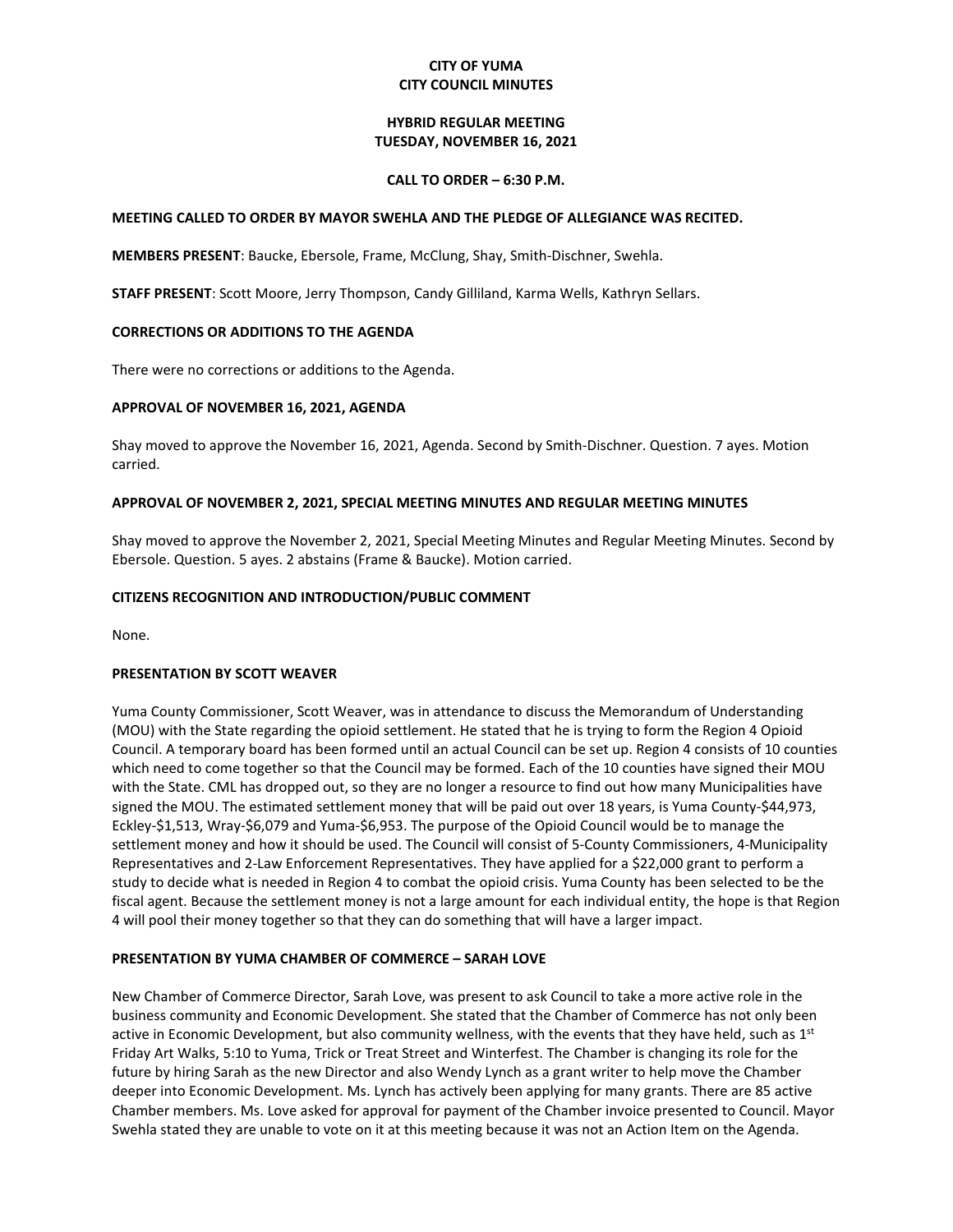- A. **PUBLIC HEARING ON SECOND READING OF ORDINANCE #4, SERIES OF 2021 (ZONING NEWLY ANNEXED PROPERTY KNOWN AS THE CHURCH ANNEXATION) – SCOTT MOORE.** Manager Moore stated that this is the second reading of Ordinance #4, Series of 2021, which sets the zoning of the Church Annexation property to R-2. Public hearing was opened. Hearing no discussion, the public hearing was closed. Shay moved to approve on second reading, Ordinance #4, Series of 2021. Second by McClung. Question. 7 ayes. Motion carried.
- B. **PUBLIC HEARING ON SECOND READING OF ORDINANCE #5, SERIES OF 2021 (APPROVING THE PURCHASE AND SALE AGREEMENT BETWEEN THE CITY AND YUMA DEVELOPMENT, LLC, FOR THE CONVEYANCE OF CITY PROPERTY) – KATHRYN SELLARS.** Attorney Sellars stated that this is the second reading of Ordinance #5, Series of 2021, which approves the purchase and sale agreement between the City and Yuma Development, LLC. She stated that there has been no change to the ordinance, but there was one change made to the agreement. Public hearing was opened. Hearing no discussion, the public hearing was closed. Ebersole moved to approve on second reading, Ordinance #5, Series of 2021. Second by Shay. Question. 7 ayes. Motion carried.
- C. **STREET CLOSURE FOR WINTERFEST – SCOTT MOORE.** Manager Moore stated that he has received a request from the Chamber of Commerce for a street closure for the Winterfest Parade. The closure would take place on December 11, 2021, from 5:00 p.m. to 6:00 p.m. The closure would involve Main Street from 1<sup>st</sup> Avenue to 5<sup>th</sup> Avenue. Shay moved to grant the street closure for Winterfest. Second by Smith-Dischner. Question. 7 ayes. Motion carried.
- D. **FIRST READING ORDINANCE #6, SERIES OF 2021 (APPROPRIATE SUMS OF MONEY AND ADOPT THE 2022 BUDGET) – KARMA WELLS.** Clerk/Treasurer Wells introduced on first reading, Ordinance #6, Series of 2021, to appropriate sums of money and adopt the 2022 budget. Discussion was held and Clerk Treasurer Wells answered questions posed by Council. Shay moved to approve on first reading, Ordinance #6, Series of 2021. Second by McClung. Question. 7 ayes. Motion carried.
- E. **FIRST READING ORDINANCE #7, SERIES OF 2021 (SET MILL LEVY) – KARMA WELLS.** Clerk/Treasurer Wells introduced on first reading, Ordinance #7, Series of 2021, to set the mill levy for 2022. The mill levy is set at 30.64 mills, with an assessed valuation of \$26,622,710. These numbers may change slightly when the County does their recertification. Shay moved to approve on first reading, Ordinance #7, Series of 2021. Second by McClung. Question. 7 ayes. Motion carried.
- F. **FIRST READING ORDINANCE #8, SERIES OF 2021 (AMEND THE 2021 BUDGET) – KARMA WELLS.** Clerk/Treasurer Wells introduced on first reading, Ordinance #8, Series of 2021, to amend the 2021 budget. Wells stated that the only fund that needs to be amended is the Sanitation fund. After reviewing the numbers, they would like to have the amount raised due to repairs that are needed on the street sweeper. Discussion was held. Shay moved to approve on first reading, Ordinance #8, Series of 2021. Second by McClung. Question. 7 ayes. Motion carried.
- G. **RESOLUTION #36, SERIES OF 2021 (STATEMENT OF WORK WITH RUBINBROWN, LLP, FOR CYBER SECURITY SERVICES) – SCOTT MOORE.** Manager Moore stated that at a previous meeting, approval was given for a grant to be used for cyber security. Resolution #36, Series of 2021, seeks approval of the Statement of Work with RubinBrown, LLP, for cyber security services. Discussion was held regarding the dates of the agreement that need to be amended. McClung moved to approve Resolution #36, Series of 2021. Second by Shay. Question. 7 ayes. Motion carried.
- H. **APPROVAL OF BILLS – KARMA WELLS.** Clerk/Treasurer Wells provided Council with an additional list of bills. Shay moved to approved the bills. Second by Smith-Dischner. Question. 7 ayes. Motion carried.
- I. **PURCHASES IN EXCESS OF \$5,000 – SCOTT MOORE.** Manager Moore did not have any purchases in excess of \$5,000 to present to Council.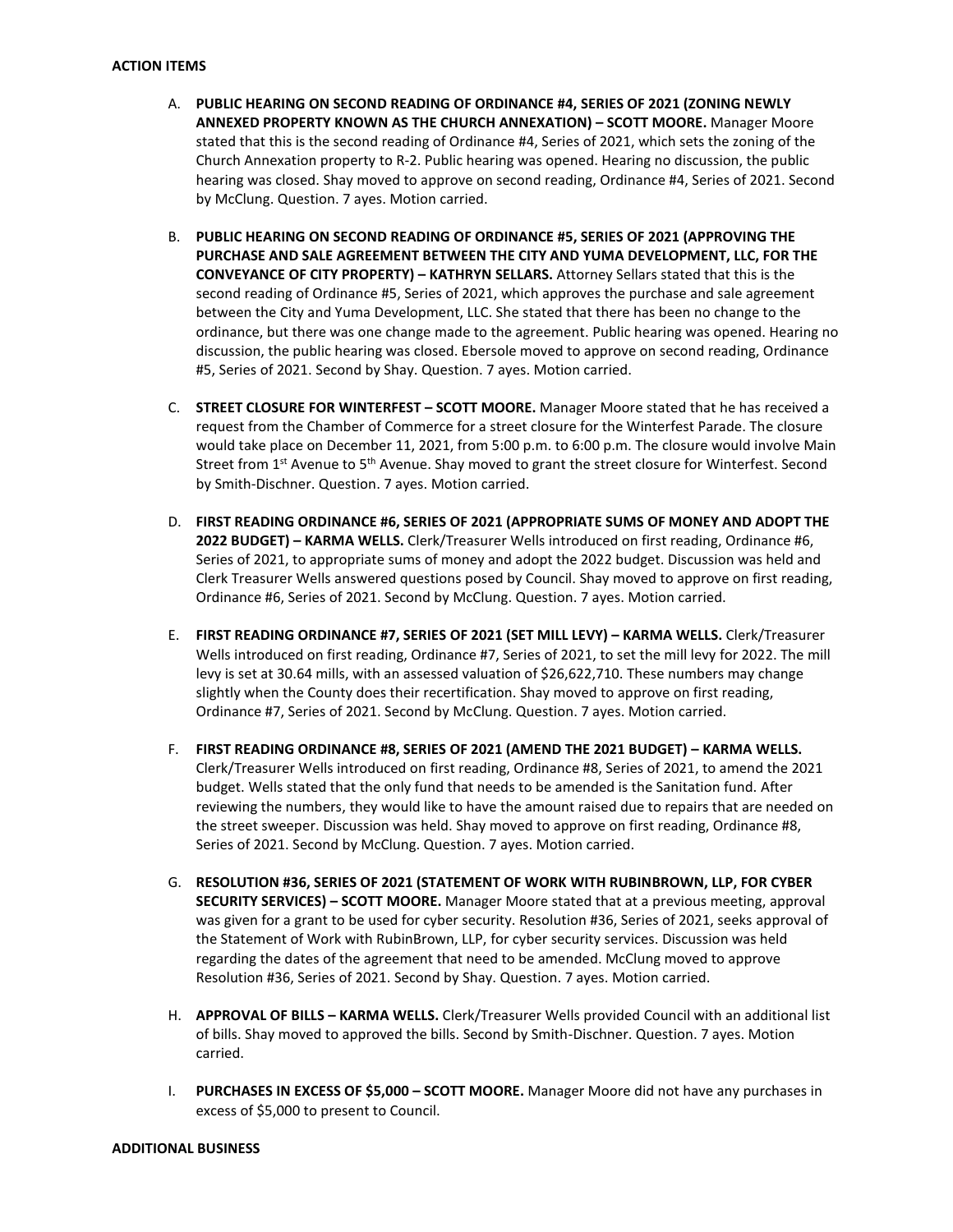None.

### **REPORTS**

## **CITY MANAGER, SCOTT MOORE**

Manager Moore reported that we had a sewer issue on North Main Street over the weekend. Our truck is still not back from having warranty work done on it. We were able to use the backup contractor to come and resolve the issue in a timely manner. We hope to have our truck back this week.

Manager Moore also stated that a switch failed on an electrical circuit over the weekend. We didn't have a switch on hand, but have one ordered. For now, we have two circuits tied together, until we get the new switch.

## **CITY CLERK/TREASURER, KARMA WELLS**

Clerk/Treasurer Wells provided Council with the Sales Tax Report.

## **CHIEF OF POLICE, JERRY THOMPSON**

None.

## **CITY COUNCIL REPORTS**

Ebersole

• Council Member Ebersole stated that he has been working for some time trying to get a dog park in Yuma. He applied for a grant for \$5,000 and was awarded \$3,500. That is not enough money for a dog park, so an alternative would be to use those funds to repair the floor at the Animal Shelter. That grant money would need to be approved by Council before it could be used. He would still like to pursue a dog park in the future, but the costs involved to construct it and for insurance would need to be determined. There are two acres by the Armstrong Ball Field that could be utilized for the park.

Shay

• Mayor Pro-Tem Shay stated that the NECALG meeting is tomorrow. A County Express driver from Sterling passed away from COVID.

#### Smith-Dischner

- Council Member Smith-Dischner stated that the Electric Department committee meeting was held today, but she was not able to attend. Council Member Frame did attend the meeting.
- Council Member Smith-Dischner said she was able to attend the Parks meeting and they are trying to figure out how they are going to manage things with no seasonal help due to budget cuts. It may be difficult to maintain all of the sprinkler systems and also the trash in the parks.
- She stated that on the Recreation side of things, they are not affected by the budget cuts, but there has been ongoing discussion regarding the cost to participate in the Recreation programs. The fee to participate is \$25, when on average, the actual cost is \$100 to run the programs. They are wondering if it would be possible to ask those who are able, to pay more than the \$25.
- At the Community and Enrichment Center, Shanna and Candy have been working there while Lonnie is out on leave. Candy has been cleaning out the Boy Scout building and trying to find a good use for the building.

Swehla

• Mayor Swehla stated that a new list of Committee assignments was handed out. The only changes made to the list were to replace former Council Member Hoch's committee assignments with Council Member Frame.